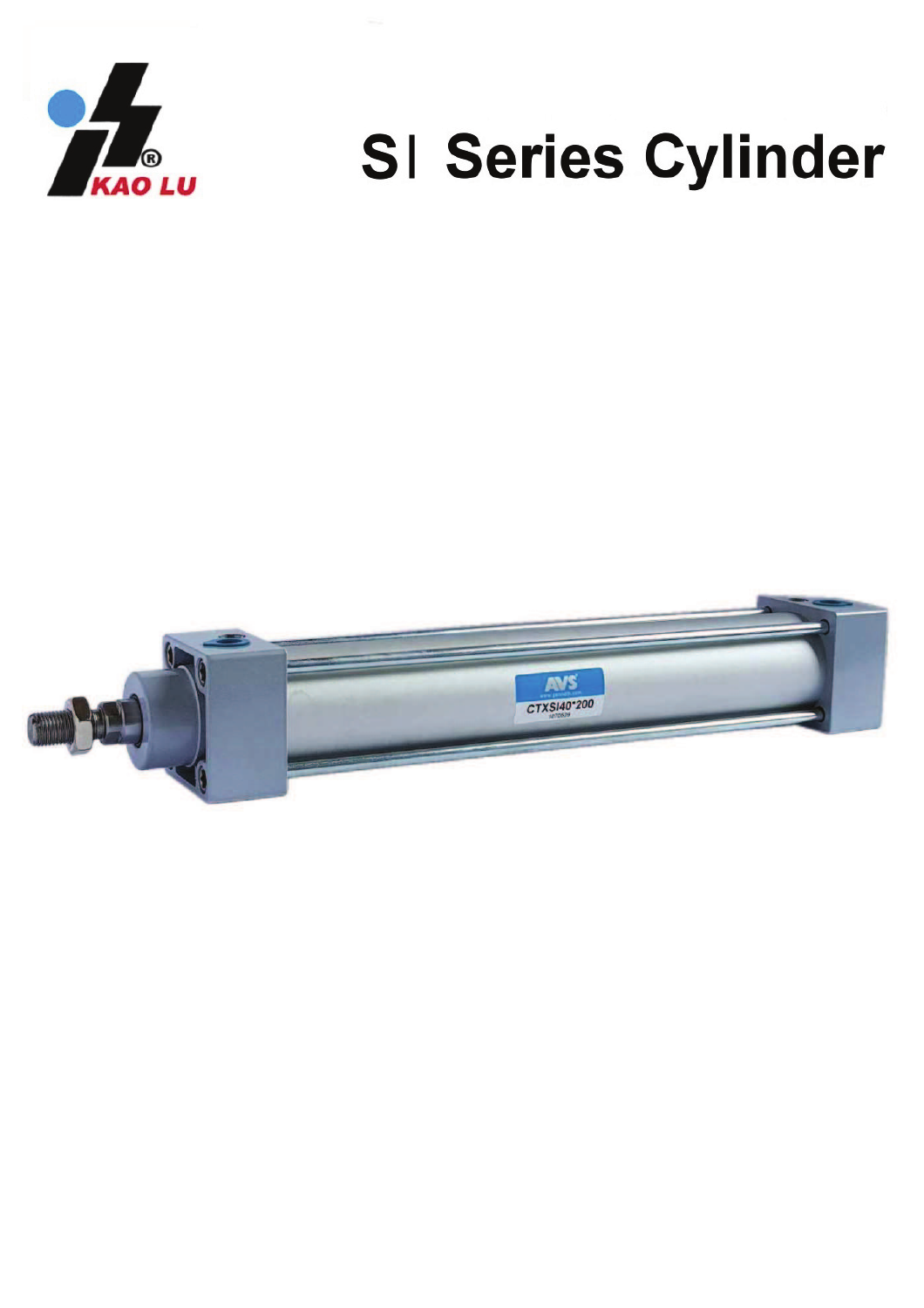### SI 系列標準氣缸

#### **SI Series Cylinder ISO6431: Round Tube &Mickey Mouse Tube**







| Dia | A   | B   | C   | D  | E   | F  | G    | Η  |    | J              |
|-----|-----|-----|-----|----|-----|----|------|----|----|----------------|
| 32  | 142 | 48  | 94  | 30 | 32  | 16 | 27.5 | 22 | 17 | 6              |
| 40  | 159 | 54  | 105 | 35 | 36  | 18 | 29   | 24 | 19 | $\overline{7}$ |
| 50  | 175 | 69  | 106 | 40 | 44  | 25 | 30   | 32 | 24 | 8              |
| 63  | 190 | 69  | 121 | 45 | 45  | 24 | 31   | 32 | 24 | 8              |
| 80  | 214 | 86  | 128 | 45 | 56  | 30 | 35   | 40 | 30 | 10             |
| 100 | 229 | 91  | 138 | 55 | 59  | 32 | 36   | 40 | 30 | 10             |
| 125 | 279 | 119 | 160 | 60 | 74  | 45 | 46   | 54 | 35 | 11             |
| 160 | 332 | 152 | 180 | 65 | 94  | 58 | 50   | 72 | 49 | 14             |
| 200 | 347 | 167 | 180 | 75 | 110 | 57 | 50   | 72 | 49 | 14             |

| Dia | K         |           | N    | O        | S   | Τ    | V  | W  |
|-----|-----------|-----------|------|----------|-----|------|----|----|
| 32  | M10*1.25  | $M6*1.0$  | 13.5 | PT 1/8   | 47  | 32.5 | 12 | 10 |
| 40  | M12*1.25  | $M6*1.0$  | 16   | PT 1/4   | 53  | 38   | 16 | 13 |
| 50  | $M16*1.5$ | $M8*1.25$ | 18.5 | PT 1/4   | 65  | 46.5 | 20 | 17 |
| 63  | $M16*1.5$ | M8*1.25   | 19   | PT 3/8   | 75  | 56.5 | 20 | 17 |
| 80  | $M20*1.5$ | $M10*1.5$ | 19   | PT 3/8   | 95  | 72   | 25 | 22 |
| 100 | $M20*1.5$ | $M10*1.5$ | 18   | PT $1/2$ | 115 | 89   | 25 | 22 |
| 125 | $M27*2.0$ | M12*1.75  | 23   | PT $1/2$ | 140 | 110  | 32 | 27 |
| 160 | M36*2.0   | $M16*2.0$ | 25   | PT 3/4   | 180 | 140  | 40 | 36 |
| 200 | M36*2.0   | $M16*2.0$ | 25   | PT 3/4   | 220 | 175  | 40 | 36 |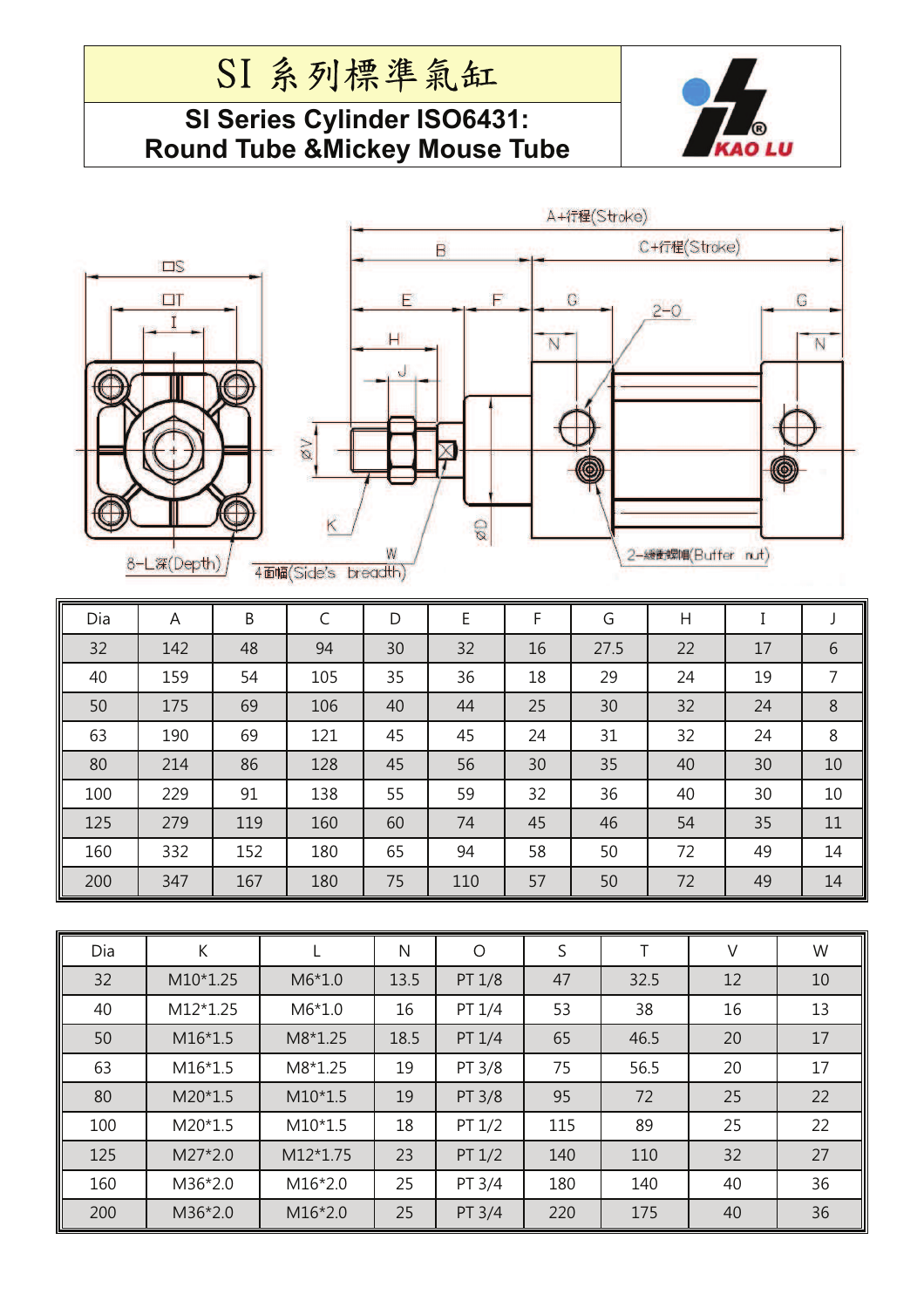

69.5

 $\overline{9}$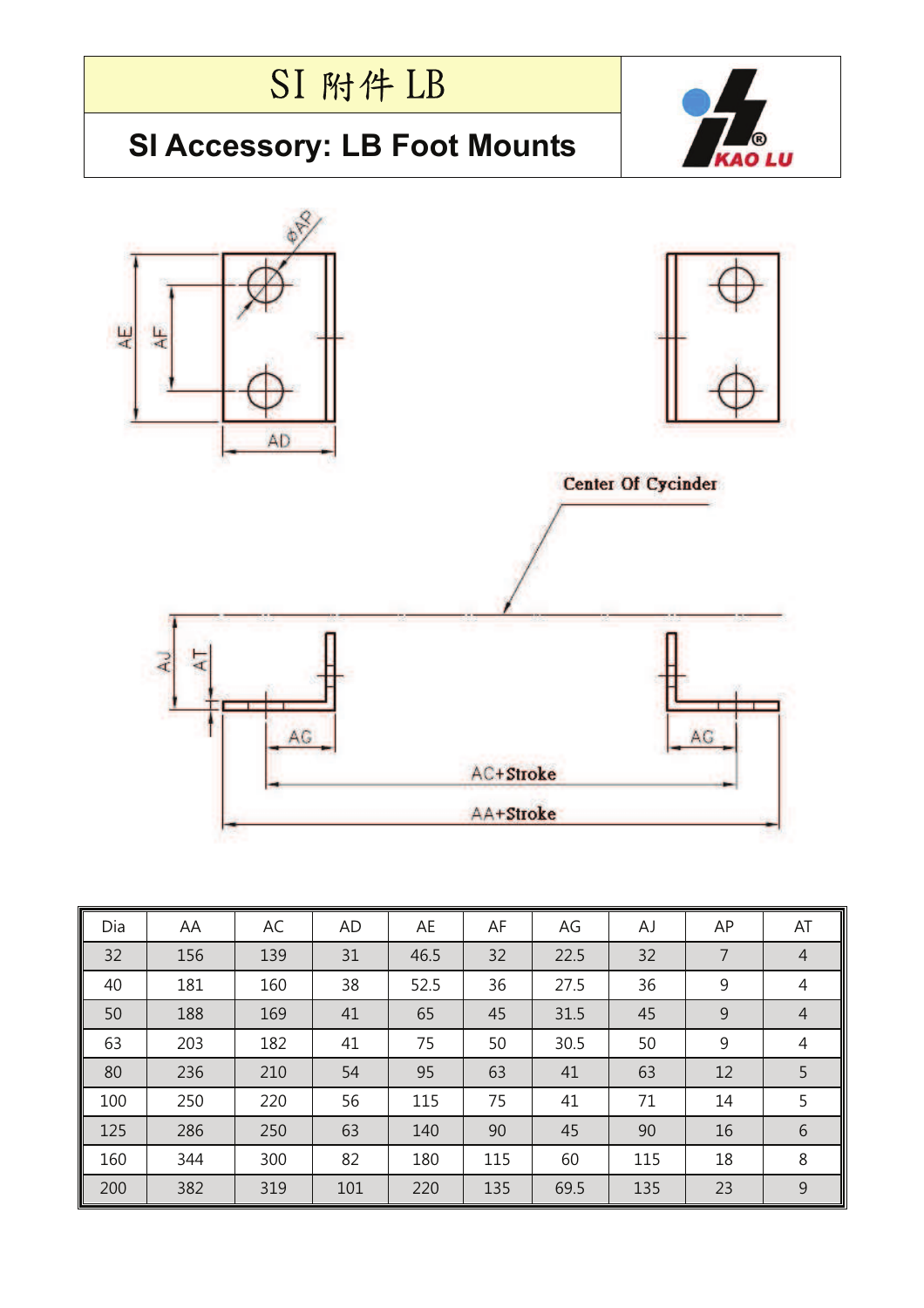# SI 附件 CA

#### **SI Accessory: CA Male Trunnion**







| Dia | S   | Τ    | DC | DE | DJ | DQ   |
|-----|-----|------|----|----|----|------|
| 32  | 45  | 32.5 | 22 | 10 | 13 | 25.8 |
| 40  | 52  | 38   | 25 | 12 | 16 | 27.8 |
| 50  | 65  | 46.5 | 27 | 12 | 16 | 31.7 |
| 63  | 75  | 56.5 | 32 | 16 | 21 | 39.7 |
| 80  | 95  | 72   | 36 | 16 | 27 | 49.7 |
| 100 | 115 | 89   | 41 | 20 | 32 | 60   |
| 125 | 140 | 110  | 50 | 25 | 35 | 69.7 |
| 160 | 176 | 140  | 55 | 30 | 21 | 34   |
| 200 | 220 | 175  | 60 | 38 | 24 | 36   |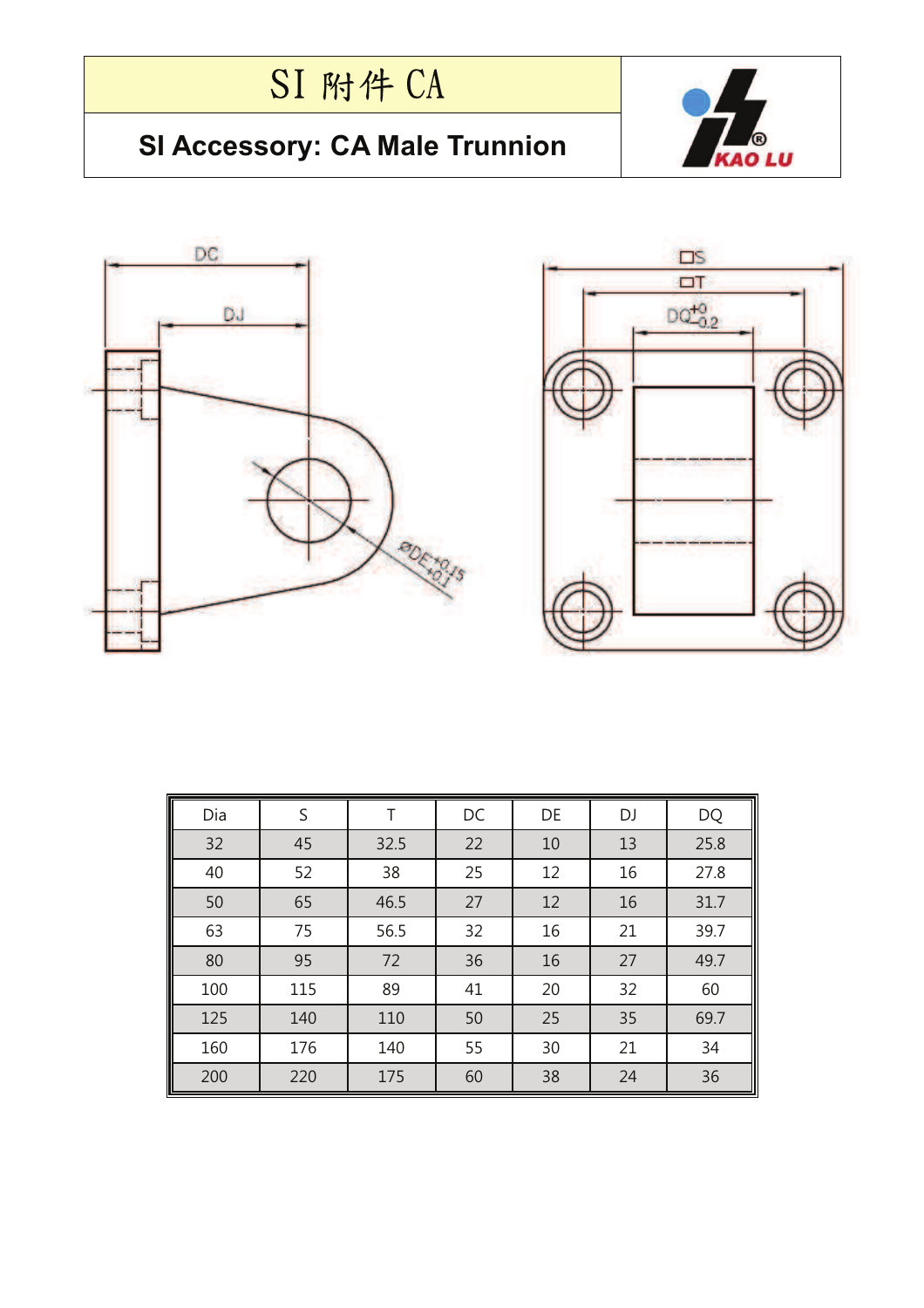# SI 附件 CB

### **SI Accessory: CB Female Trunnion**







| PAI        |  |
|------------|--|
| <b>PBI</b> |  |
|            |  |
|            |  |

| Dia | S   | т    | DC | DE | DJ | DT  | DQ | PAI  | PBI   |
|-----|-----|------|----|----|----|-----|----|------|-------|
| 32  | 45  | 32.5 | 22 | 10 | 13 | 45  | 26 | 51   | 45.5  |
| 40  | 52  | 38   | 24 | 12 | 15 | 52  | 28 | 59   | 52.5  |
| 50  | 65  | 46.5 | 27 | 12 | 17 | 60  | 32 | 66.5 | 60.5  |
| 63  | 75  | 56.5 | 32 | 16 | 21 | 70  | 40 | 77   | 70.5  |
| 80  | 95  | 72   | 36 | 16 | 22 | 90  | 50 | 99   | 90.5  |
| 100 | 115 | 89   | 41 | 20 | 27 | 110 | 60 | 119  | 110.5 |
| 125 | 140 | 110  | 50 | 25 | 31 | 130 | 70 | 138  | 130.5 |
| 160 | 176 | 140  | 55 | 30 | 34 | 164 | 91 | 175  | 166   |
| 200 | 220 | 175  | 60 | 30 | 24 | 175 | 90 | 186  | 176   |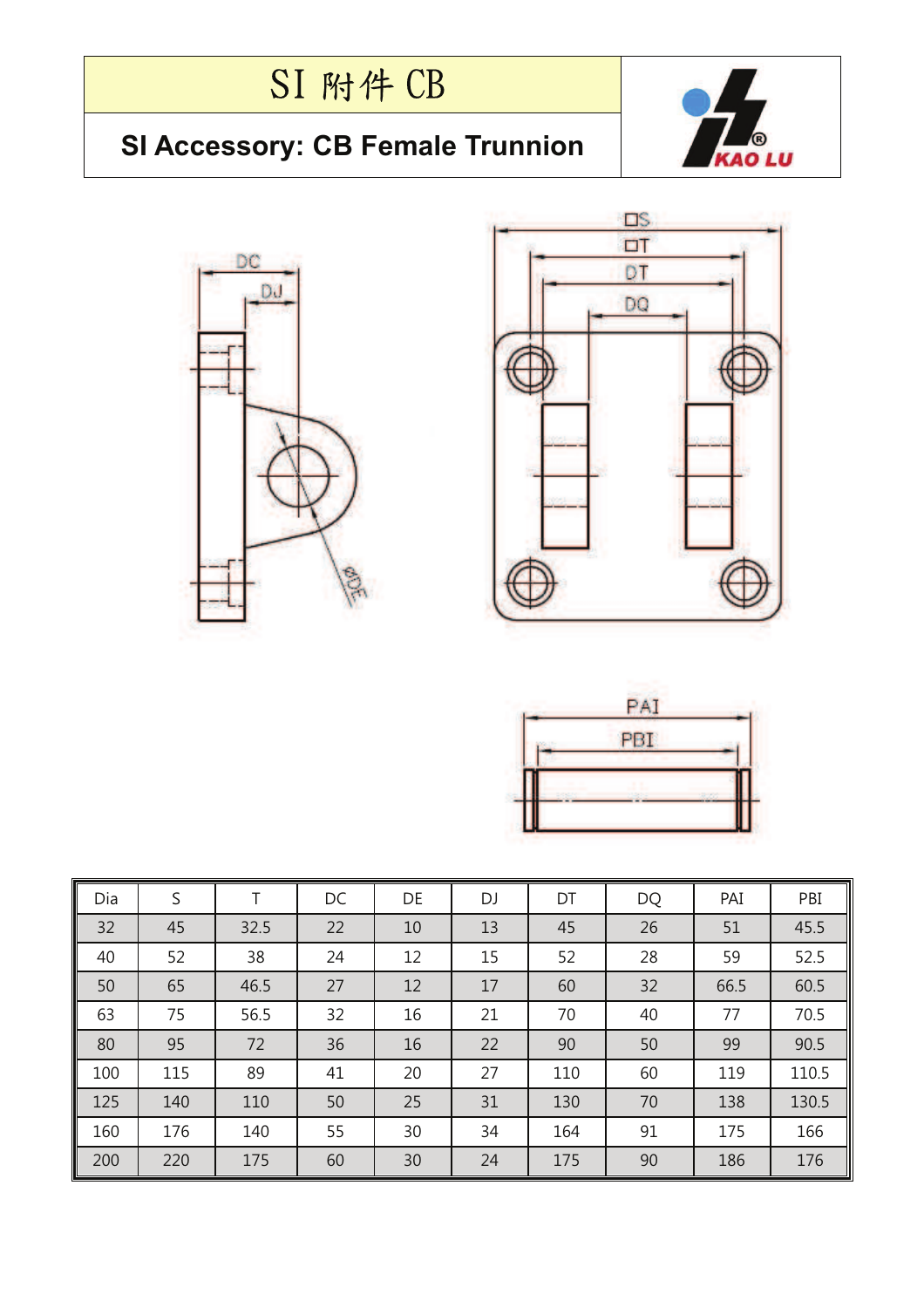## SI 附件 FA

### **SI Accessory: FA Flange**







| Dia | BA   | BB   | BC   | <b>BD</b> | BE    | BF  | <b>BP</b> |      |
|-----|------|------|------|-----------|-------|-----|-----------|------|
| 32  | 31.5 | 10   | 47.5 | 32        | 80    | 64  | 7         | 32.5 |
| 40  | 35.5 | 10   | 53.5 | 36        | 90    | 72  | 9         | 38   |
| 50  | 40.5 | 12   | 65   | 45        | 110   | 90  | 9         | 46.5 |
| 63  | 45.5 | 12   | 75   | 50        | 125   | 100 | 9         | 56.5 |
| 80  | 45.5 | 16   | 95   | 63        | 154   | 126 | 12.5      | 72   |
| 100 | 55.5 | 16   | 115  | 75        | 186   | 150 | 14.5      | 89   |
| 125 | 60.5 | 20   | 140  | 90        | 224   | 180 | 16.5      | 110  |
| 160 | 65.5 | 21.5 | 180  | 115       | 280.5 | 230 | 18        | 140  |
| 200 | 75   | 25   | 220  | 135       | 320   | 270 | 22        | 175  |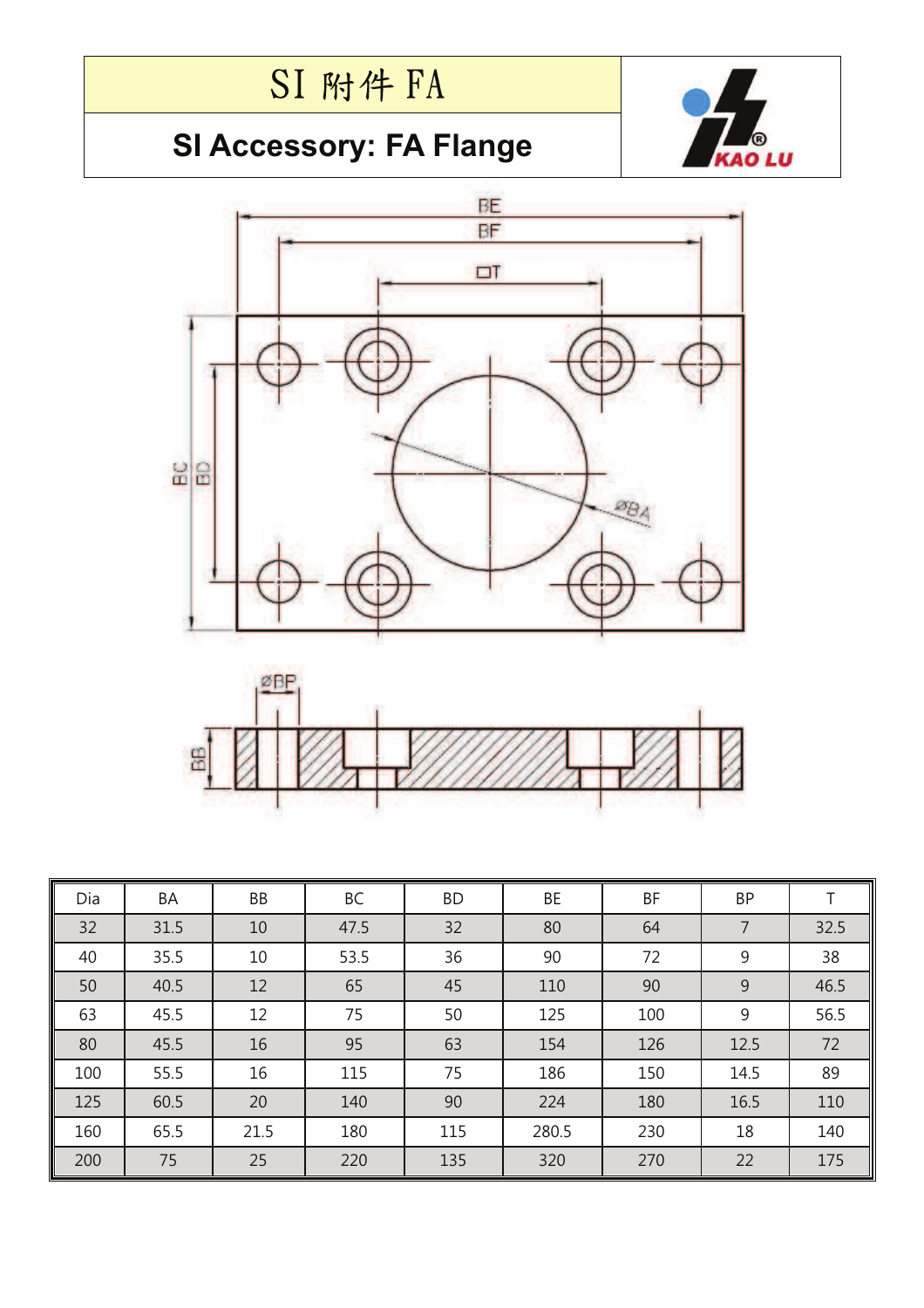

| Dia | <b>NA</b> | <b>NC</b> | <b>ND</b> | <b>NE</b> | <b>NF</b>                | <b>NH</b> | <b>NJ</b> | <b>NK</b> | <b>NM</b> | <b>NP</b> | <b>NQ</b> | PA   | PB   |
|-----|-----------|-----------|-----------|-----------|--------------------------|-----------|-----------|-----------|-----------|-----------|-----------|------|------|
| 32  | 20        | 10        | 40        | 48.5      | 19                       | M10*1.25  | 15        | 18        | 10.4      | 21        | 52        | 26.5 | 20.5 |
| 40  | 24        | 12        | 48        | 60        | 24                       | M12*1.25  | 18        | 20        | 12.2      | 24        | 62        | 30   | 24.5 |
| 50  | 32        | 16        | 64        | 79        | 32                       | $M16*1.5$ | 24        | 27        | 16.2      | 32        | 83.5      | 39.5 | 33   |
| 63  | 32        | 16        | 64        | 79        | 32                       | $M16*1.5$ | 24        | 27        | 16        | 32        | 83.5      | 39.5 | 33   |
| 80  | 40        | 20        | 80        | 100       | 37                       | $M20*1.5$ | 30        | 35        | 20        | 40        | 105       | 48   | 41   |
| 100 | 40        | 20        | 80        | 100       | 37                       | M20*1.5   | 30        | 35        | 20        | 40        | 105       | 48   | 41   |
| 125 | 55.3      | 30        | 111       |           | $\overline{\phantom{a}}$ | M27*2.0   | 36        | 42        | 30.3      | 57        | 147       | 65   | 56   |
| 160 | 70        | 35        | 144       | 205       | 48                       | M36*2.0   | 54        | 60        | 35        | 72        | 188       | 83   | 70   |
| 200 | 70        | 35        | 144       | 205       | 48                       | M36*2.0   | 54        | 60        | 35        | 72        | 188       | 83   | 70   |